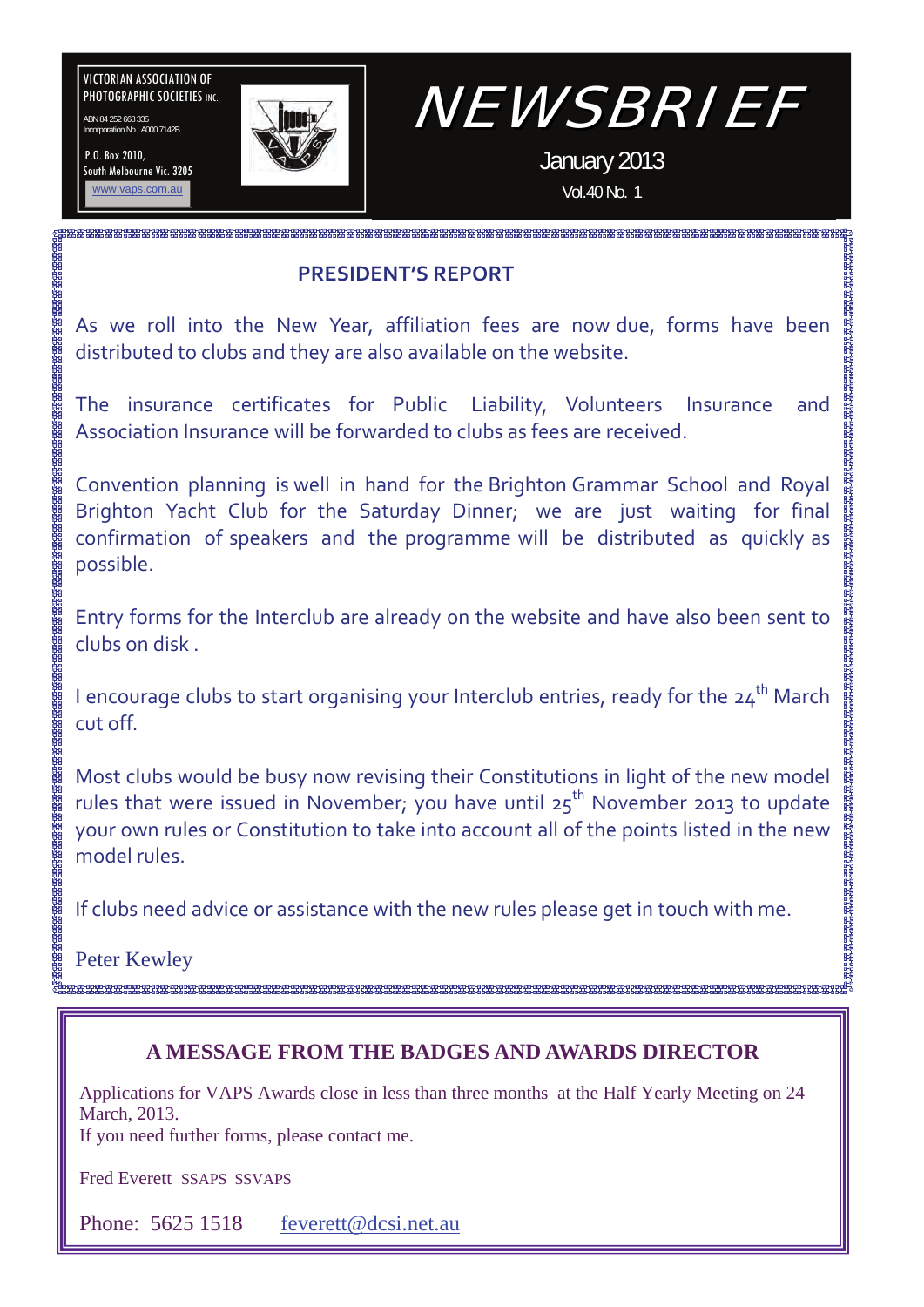NEWSBRIEF January 2013

 **WODONGA** 





33

 **ALBURY** 

 **CAMERA CLUB Inc.** 

 **Reg. No. A0013634L** 

 **PO BOX 46, WODONGA 3690** 

[www.waccfoto.com](http://www.waccfoto.com)

Email: secretary@waccfoto.com

# **60thAnniversary Dinner Invitation**

The Wodonga Albury Camera Club celebrates its 60<sup>th</sup> year  $\frac{1}{2}$  during 2013. The official Anniversary Dinner will be held on  $\frac{1}{2}$ during 2013. The official Anniversary Dinner will be held on  $\mathbb{R}$  [Albury]. A few extra surprises are in the planning for this  $\mathbf{s}^*$  special night.

A F Past members as well as any interested VAPS members would  $\mathbf{S}$ **t** be most welcome to attend. ag.

R Further information and/or booking details please contact either Paul Temple [02 60244885] or Brian Paatsch  $\sqrt[3]{}$  [02 60252117] R. A R R

स् सिंधि प्रति प्रति प्रति प्रति प्रति प्रति प्रति प्रति प्रति प्रति प्रति प्रति प्रति प्रति प्रति प्रति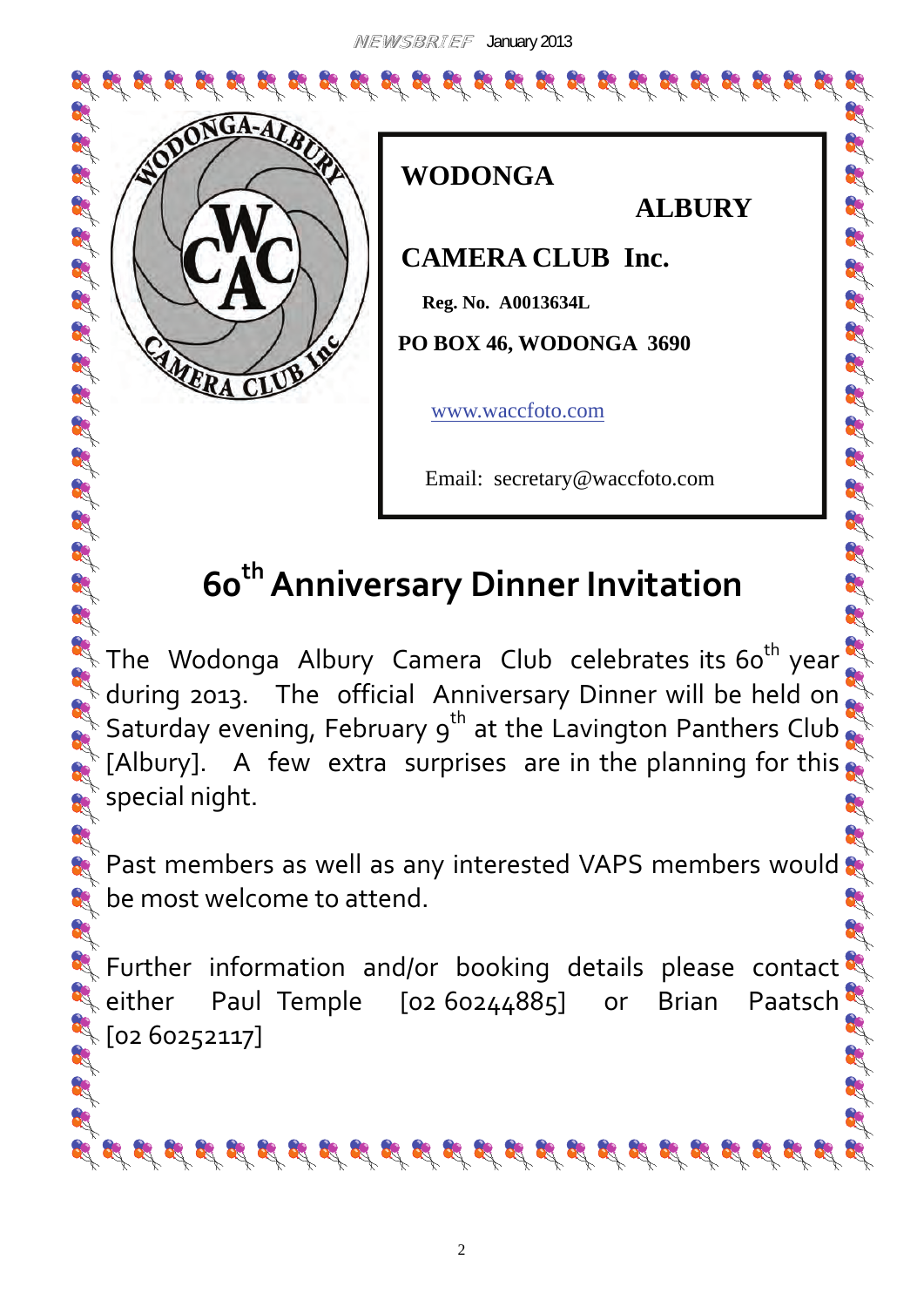# James Harvie Photographic Workshops





#### Winner 3rd Place - Las Vegas - USA

#### Landscape / Nature

Discover the secrets to photographing Award Winning Landscape images. This is your opportunity to experience and learn hands on the tricks and techniques to bring your landscape photography to the next level. Improve your skills using: Photoshop, Lightroom & NIK Software

January & June 2013 Mornington Peninsula, VIC

February & May 2013 Pinnacles - Phillip Island

Tell me more: www.harviephotography.com.au Call: Ph: 0412 125 127 email: james@harviephotography.com.au

| <b>MONTH</b>                            | <b>DATE</b>  | <b>SUBJECT</b>                              | <b>LEVEL</b>           |
|-----------------------------------------|--------------|---------------------------------------------|------------------------|
| <b>FEBRUARY</b>                         | 23           |                                             | PHOTOSHOP INTERMEDIATE |
| <b>MARCH</b>                            | 23           | <b>LIGHTROOM</b>                            |                        |
| <b>APRIL</b>                            | 27           | <b>LIGHTROOM</b>                            |                        |
| <b>MAY</b>                              | 11           | <b>LIGHTROOM</b>                            |                        |
| <b>AUGUST</b>                           | $\mathbf{3}$ | PHOTOSHOP BASIC                             |                        |
| <b>AUGUST</b>                           | 31           | <b>LIGHTROOM</b>                            |                        |
| <b>SEPTEMBER</b>                        | 28           | PHOTOSHOP                                   | <b>INTERMEDIATE</b>    |
| <b>OCTOBER</b>                          | $26^{\circ}$ | <b>LIGHTROOM</b>                            |                        |
| <b>NOVEMBER</b>                         | 30           | PHOTOSHOP                                   | INTERMEDIATE           |
| COST \$195 PER DAY SESSION              |              |                                             |                        |
|                                         |              | <b>CONCESSION FOR REFRESHER COURSE ONLY</b> |                        |
| <b>WHERE VACANCIES EXIST COST \$100</b> |              |                                             |                        |
|                                         |              | TO BOOK A COURSE PLEASE EMAIL TO P. KEWLEY  |                        |
| pwk@optusnet.com.au                     |              |                                             |                        |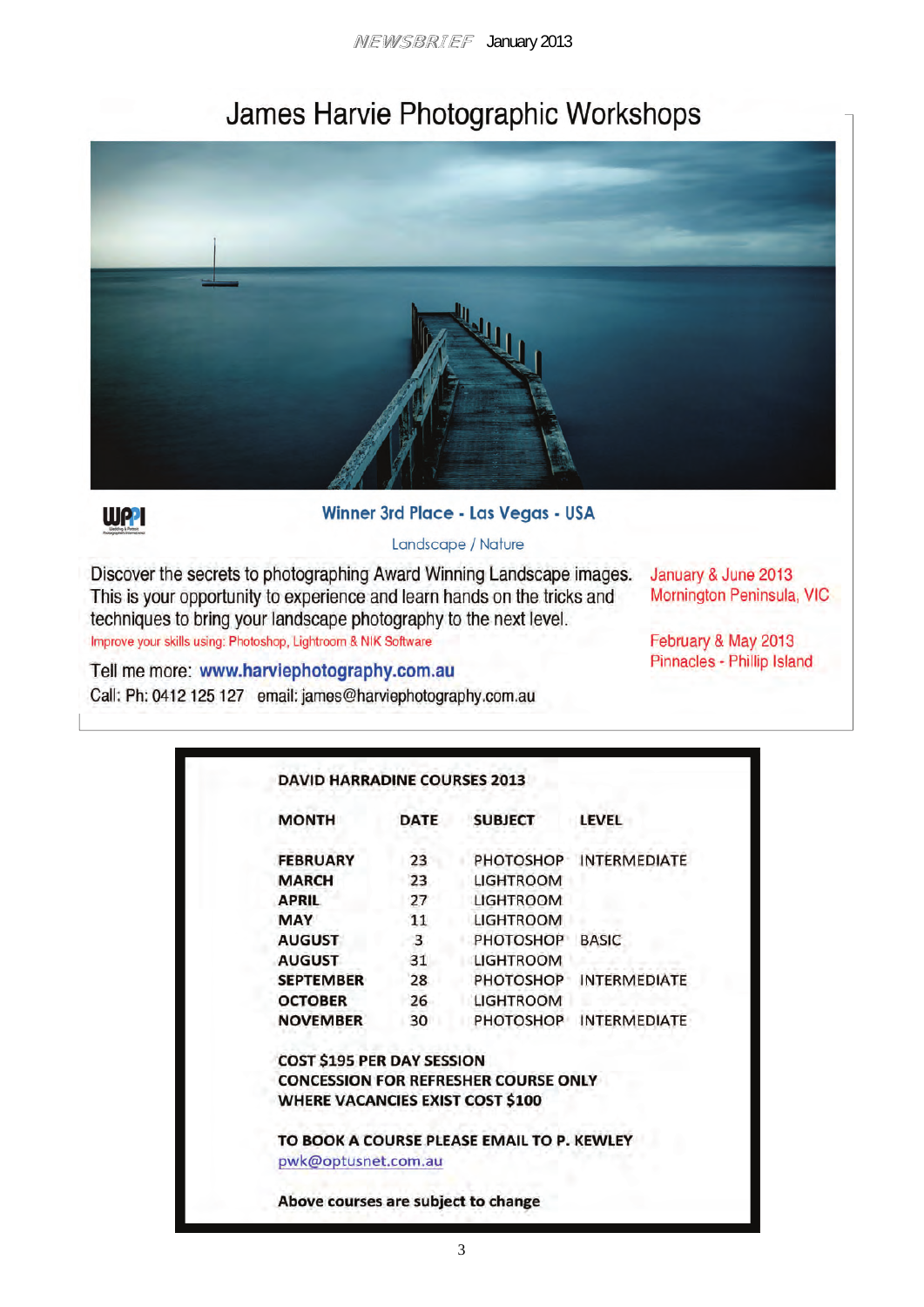

Twenty one members from the Benalla and Wodonga/Albury Camera Clubs attended the inaugural 'Paatsch Challenge Shield' presentation at the Amulet Winery in November. The WACC were the fortunate winners of the Shield this year, with Benalla in charge with organising next year's challenge.

Congratulations to the following award winners:

- Merit award, Brian Paatsch
- Merit award, Daren Fawkes
- Merit award, Bill Cleverly
- Best Photo, Sharon Alston
- The Paatsch Challenge Shield, WACC

**Image above:** *Benalla CC President Jen Fawkes presents the Shield to WACC President David Willis for 2012.*

[Wodonga Albury Camera Club](http://www.waccfoto.com/index.html#top)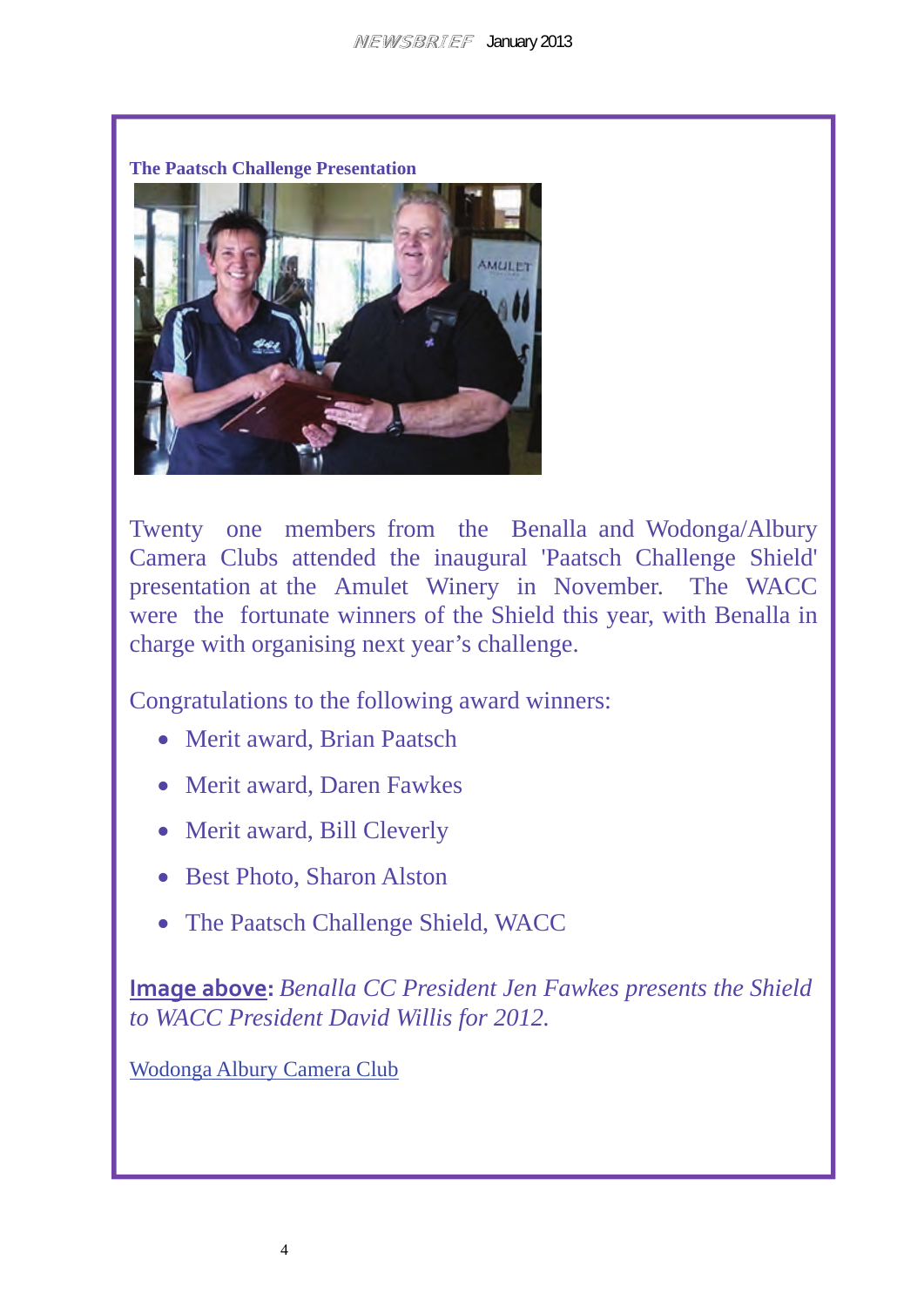#### **Grampians/Murtoa "Stick Shed" Visit**

The Doncaster Camera Club arranged a "field trip" to the Horsham Region over the weekend of the  $27<sup>th</sup>$ and 28<sup>th</sup> of October with the express intention of visiting the famous Murtoa "Stick Shed"

The Murtoa "Stick Shed" was a Second World War temporary grain storage erected to hold local harvests that could not be sold during the war. Two were built in Murtoa and a number in other Victorian grain growing centres. Two more were erected in Western Australia. Only the Murtoa structure remains and then only because of the dedication of local historians and, since 1992, the intervention of Heritage Victoria who, with the help of the Victorian Government, has restored much of the building.

The construction of these grain storage buildings was simple and effective. In the case of the Murtoa "Stick Shed" you just go down to the Otways and cut down 560 Mountain Ash trees. You then seat them in the ground, surround them with 2½ acres of concrete and cover the lot with corrugated iron – all completed in about 4 months! The major reason this one survived so long was the concrete floor that provided some longevity to the Mountain Ash "sticks".

Currently the "Stick Shed" is not open to the public other than selected Open Days run by the Murtoa Historical Society in conjunction with Heritage Victoria. Our visit was a private arrangement and the Club was very grateful for the photographic opportunity without the crowds associated with a public opening. For more information visit [www.murtoastickshed.com.au](http://www.murtoastickshed.com.au)

"Our visit to the Grampians was a great success with 24 Club members and friends making the trip on the Sunday to the "Stick Shed" at Murtoa.

Some members travelled up on the Friday but many made the journey to Horsham on Saturday via the scenery of the Grampians, which appears to have fully recovered from the fires of a few vears ago. We had a very friendly Club dinner on the Saturday night at the Horsham Community Sports Centre at which 17 members attended. Good food, good friendship and very convivial.

The trip from Horsham to Murtoa was only 30 minutes on a very fresh Sunday morning. It can get cold in the wheat belt even when the sun is up and bright! The early chill in the weather did not faze our host, Leigh Hammerton, who arrived in short sleeves as if it was mid-summer! Leigh is the local "driving force" behind the retention and restoration of this unique structure that, 20 years ago, was slated for demolition after last being used to hold grain in 1989-90.

The "Stick Shed" was all as described – in fact the previous photos on the net did not do justice to the sheer size of the building. It's 250 metres long, 65 metres wide and, in the centre, 20metres high [but seems much higher] To think that 30 years ago they pulled down a similar adjacent building that was twice the size!

It's hard to describe the interior because there is nothing with which to compare it. It's the only structure of its kind left anywhere and of course they won't be building another. If you can't imagine 560 mountain ash tree trunks all placed in symmetry then here is what they look like. **(See next page)** 

PICTURE Number 1 Photo by Val *or* Les Armstrong

Following the photography session we all enjoyed a morning tea/coffee at the Railway Hotel arranged for us by the local Historical Society. Afterwards most members went to the nearby Murtoa Museum to view exhibits ranging from the unusual to the downright bizarre [a taxidermists delight with stuffed animals and birds that were over 130 years old – and clearly looking their age!]

Here is a photo of all the "Stick Shed" visitors. Hard to recognise everyone with a wide angle but you get the "picture" [thanks to Peter Walton who at least can work the timing delay on his camera]

 **(See next page)**

#### PICTURE No 2 Photo by Peter Walton

Here are further shots of both the exterior and interior of the "Stick Shed". You really have to see it in the raw to get a feeling for the size of the building. **(See next page)** 

The "Stick Shed", Murtoa [exterior]

PICTURE No 3 Photo by Pat Game

The "Stick Shed", Murtoa [interior panorama]

PICTURE 4 Photo by Peter Walton

[Note: all images remain the exclusive property of the makers and may not be used by anyone in any form without the permission of the named owners] **(See all pictures on next page)**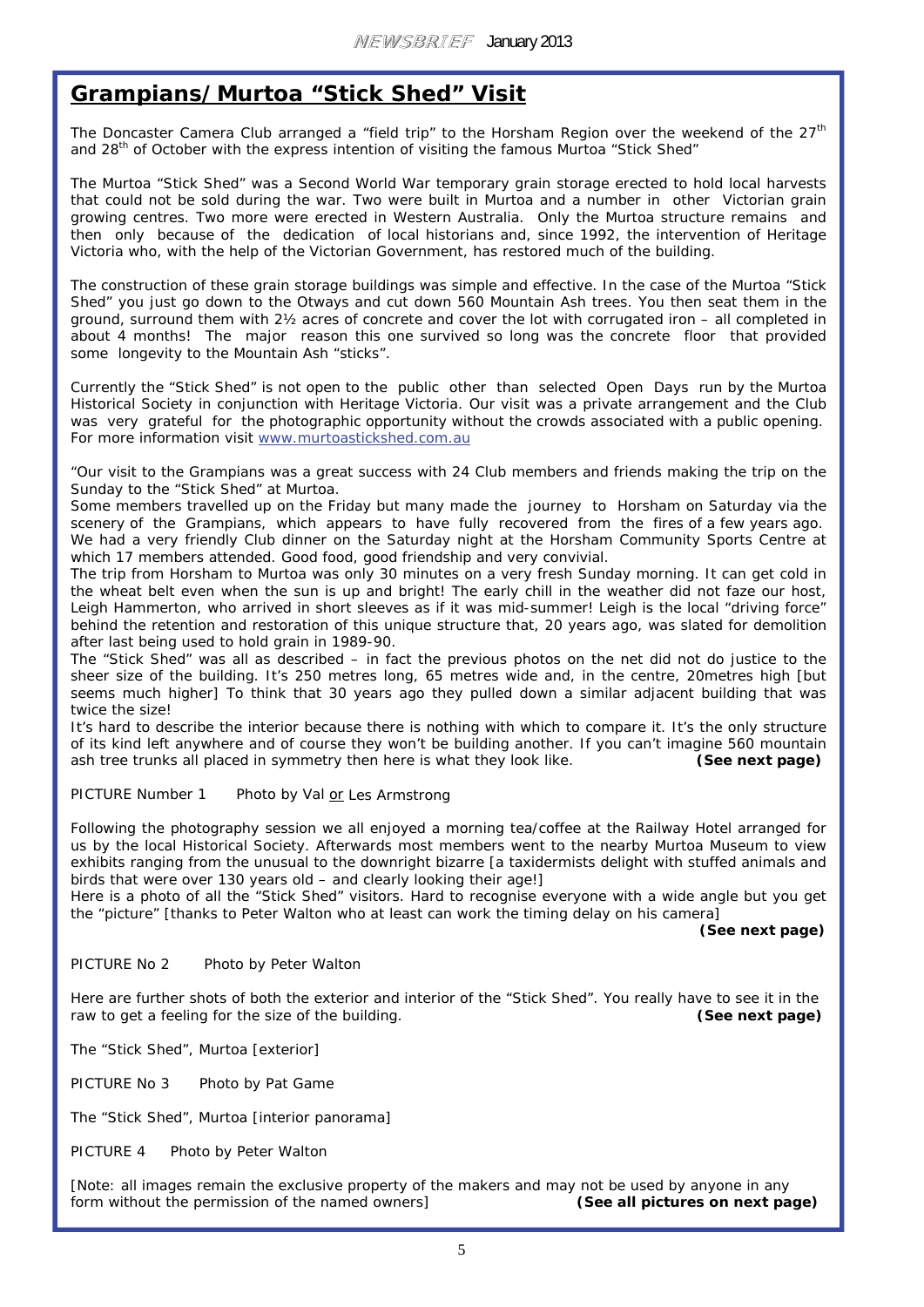#### NEWSBRIEF January 2013

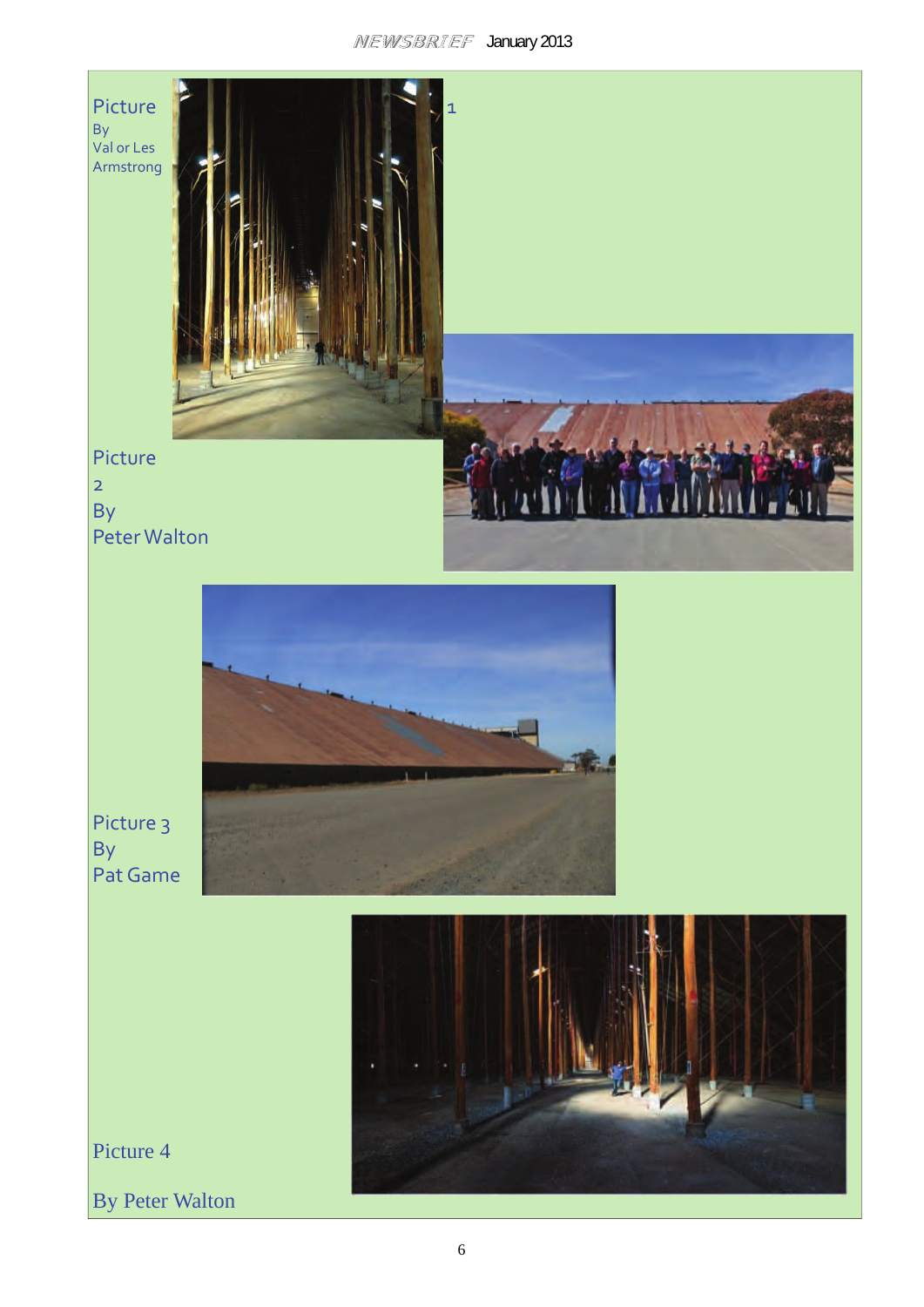#### **NICHOLA CLARKE/WIMMERATALES**

Nichola Clarke's Wimmera is full of the 'good life', a place where people are connected and family is at the centre of the story.

Wimmera Tales is a selection of recent paintings that explore the everyday. In a naïve illustrative style, Clarke paints vivid, playful tableaux of life; Sunday chores in a back yard surrounded by vast paddocks, a Saturday afternoon at the footy in Laharum and celebrating the return of water to the Wimmera River at the Horsham fishing competition.

**Horsham Regional Art Gallery presenting Nichola Clarke's Wimmera Tales December 14 2012 ‐ 10 February 2013**

**More Very funny and true situations.** These are from a book called Disorder in the American Courts and are things people actually said in court, word for word, taken down and now published by court reporters who had the torment of staying calm while these exchanges were actually taking place.

| <b>ATTORNEY:</b>                    | So the date of conception (of the baby) was August 8th?                                                                                      |
|-------------------------------------|----------------------------------------------------------------------------------------------------------------------------------------------|
| WITNESSS:                           | Yes                                                                                                                                          |
| <b>ATTORNEY:</b>                    | And what were you doing at the time?                                                                                                         |
| <b>WITNESS:</b>                     | Getting laid.                                                                                                                                |
| <b>ATTORNEY:</b>                    | She had 3 children, right?                                                                                                                   |
| <b>WITNESS:</b>                     | Yes.                                                                                                                                         |
| <b>ATTORNEY:</b>                    | How many were boys?                                                                                                                          |
| WITNESS:                            | None.                                                                                                                                        |
| <b>ATTORNEY:</b>                    | Were there any girls?                                                                                                                        |
| <b>WITNESS:</b>                     | Your Honour, I think I need a different attorney, can I get a new attorney?                                                                  |
| ATTORNEY:                           | How was your first marriage terminated?                                                                                                      |
| <b>WITNESS:</b>                     | By death.                                                                                                                                    |
| <b>ATTORNEY:</b>                    | And by whose death was it terminated?                                                                                                        |
| WITNESS:                            | Take a guess.                                                                                                                                |
| <b>ATTORNEY:</b>                    | Can you describe the individual?                                                                                                             |
| <b>WITNESS:</b>                     | He was about medium height and had a beard.                                                                                                  |
| <b>ATTORNEY:</b>                    | Was this a male or a female?                                                                                                                 |
| <b>WITNESS:</b>                     | Unless the Circus was in town I'm going with male.                                                                                           |
| <b>ATTORNEY:</b><br><b>WITNESS:</b> | Is your appearance here this morning pursuant to a deposition which I sent to your<br>Attorney?<br>No this is how I dress when I go to work. |
| <b>ATTORNEY:</b>                    | Doctor, how many of your autopsies have been performed on dead people?                                                                       |
| <b>WITNESS:</b>                     | All of them, the live ones put up too much of a fight.                                                                                       |
| <b>ATTORNEY:</b>                    | All your responses must be oral, ok? What school did you go to?                                                                              |
| <b>WITNESS:</b>                     | Oral.                                                                                                                                        |